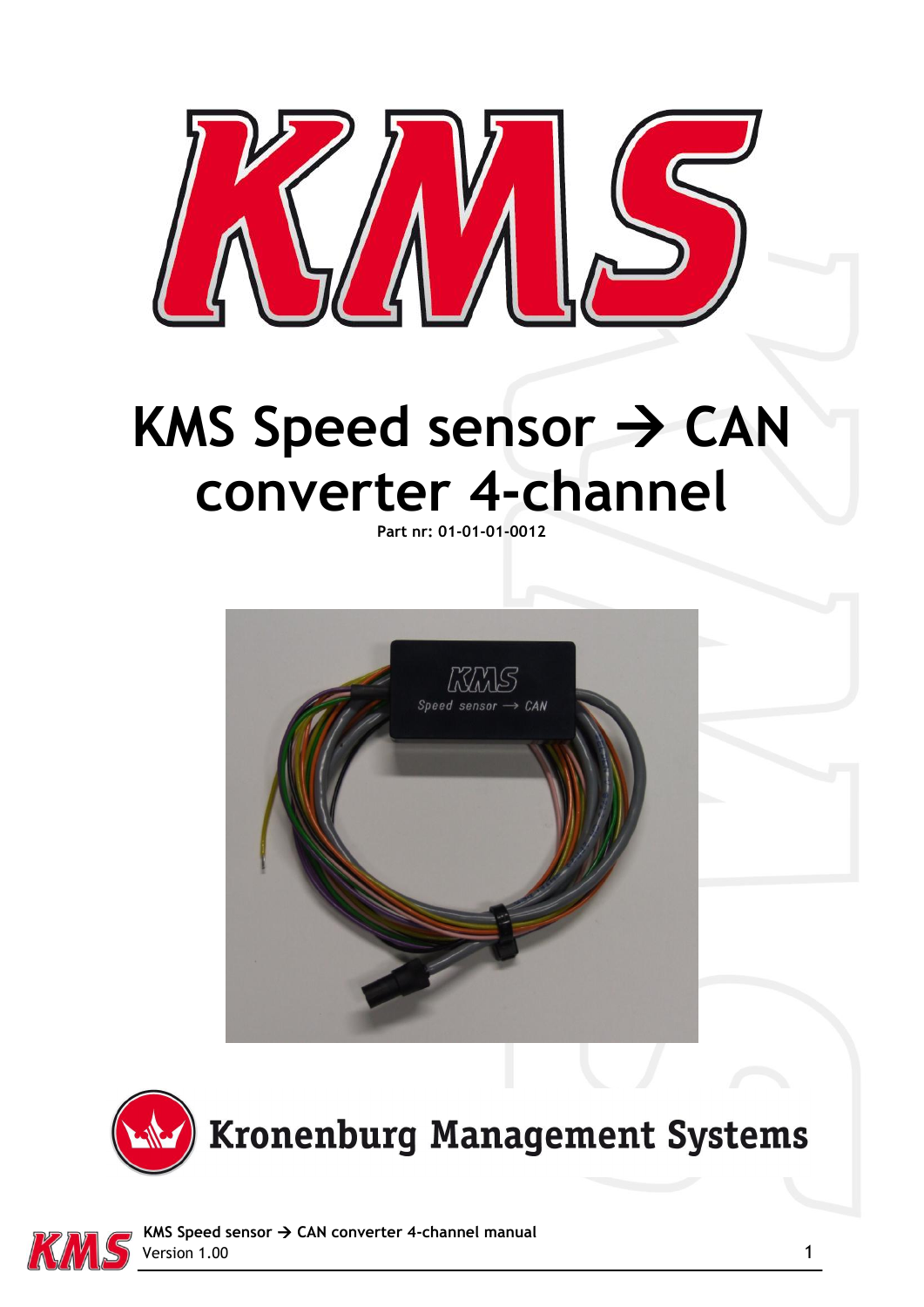**This document contains detailed information about the KMS Speed sensor CAN converter 4-channel. Additional information, user manuals, wiring examples and software can be found on our website: http://kms.vankronenburg.nl or on the software CD included with the ECU.**

The KMS Speed sensor to CAN converter, converts the signals of up to four sensor inputs (hall and inductive) onto the CANbus. This way the four speed inputs, speed difference and vehicle speed (lowest speed of four speed inputs) can be monitored on the CAN display and it allows traction control, speed limiters, speed dependent boost and ignition control to be added to the KMS MD35 functions.

## **Contents of the package**

- 1 Speed sensor  $\rightarrow$  CAN converter 4-channel
- 1 KMS CAN extension hub 2m
- 1 Instruction manual

## **Installation of the Speed sensor CAN converter 4-channel**

The KMS Speed sensor  $\rightarrow$  CAN converter 4-channel is splash waterproof. However it's best to place it in a dry place where temperatures don't exceed 65°C.

**Warning:** don't place the Speed sensor  $\rightarrow$  CAN converter and wires near any 'high powered' cables (sparkplug leads, etc), because of electrical interference.

There are wires coming out on both sides of the Speed sensor  $\rightarrow$  CAN converter. The connection of these wires and connecters is as follows:

- Male black 4-pole connector (binder type): Communication to CAN bus
- Orange wire:  $1^{st}$  speed sensor (Left front side of vehicle seen from drivers position)
- Green wire:  $2<sup>nd</sup>$  speed sensor (Right front)
- Purple wire:  $3^{rd}$  speed sensor (Left rear)
- Pink wire:  $4^{th}$  speed sensor (Right rear)
- Yellow wire: optional 5V sensor supply (Necessary when using standalone hall-sensor)
- Black wire: optional sensor ground (Necessary when using standalone hall/inductive sensor)

The wiring of the black 4-pole CAN-bus connectors is as follows:

| Pin nr | Colour       | <b>Function</b> |
|--------|--------------|-----------------|
|        | Red          | 12V supply      |
|        | <b>Black</b> | Ground          |
|        | White        | Can High $(+)$  |
|        | Green        | Can Low $(-)$   |



Front of the male CAN connector: Front of the female CAN contra connector:





 **KMS Speed sensor CAN converter 4-channel manual** Version 1.00 2